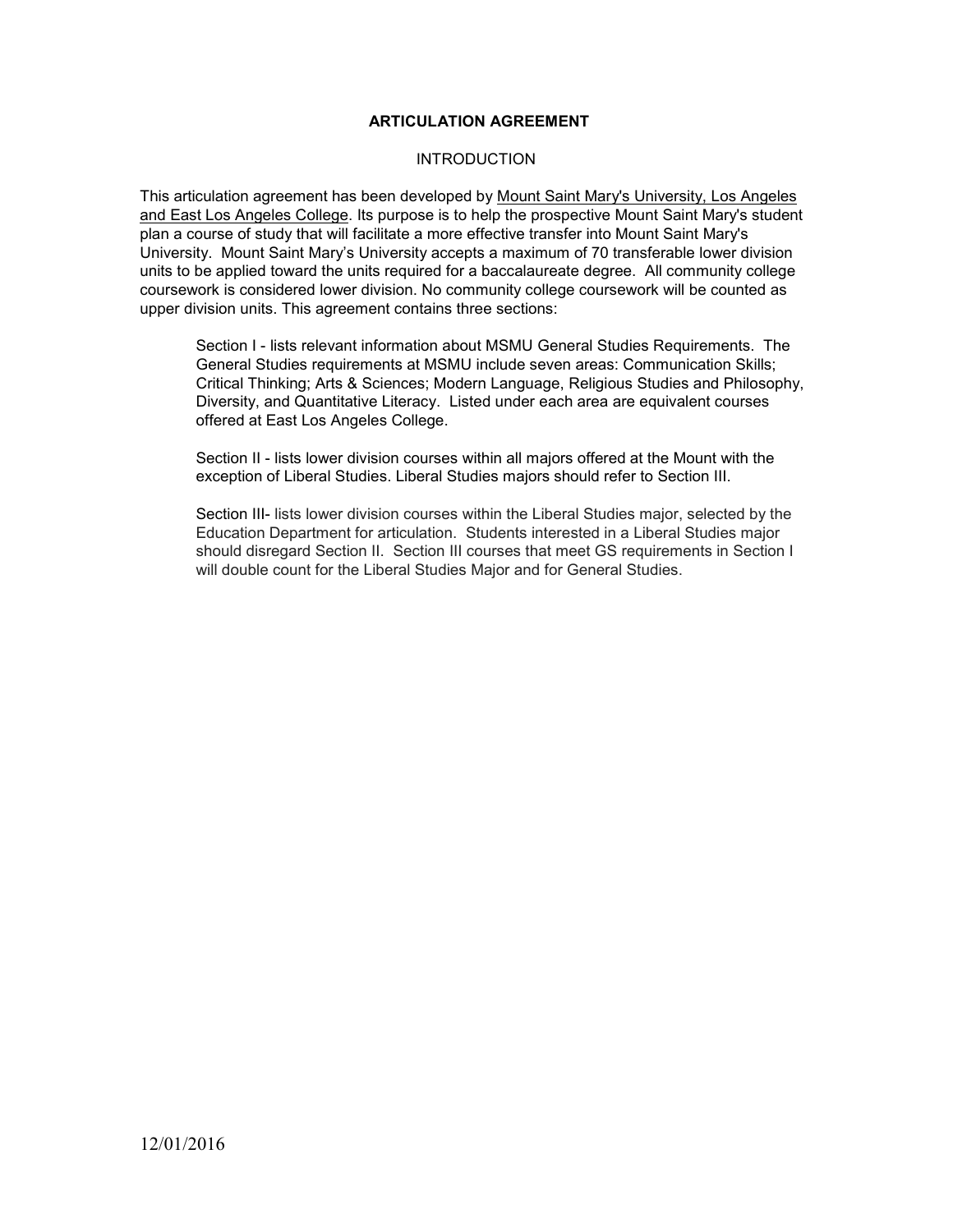# **MOUNT SAINT MARY'S UNIVERSITY, LOS ANGELES – EAST LOS ANGELES COLLEGE ARTICULATION AGREEMENT**

# **SECTION I**

#### **General Studies:**

| <b>I. Communication Skills</b>                                                                                                                                                                                                                                                                                           |  |                                                                                                                                             |                                                                                                                                                                   |                      |                                                                                                                                                                                                                                                                                        |
|--------------------------------------------------------------------------------------------------------------------------------------------------------------------------------------------------------------------------------------------------------------------------------------------------------------------------|--|---------------------------------------------------------------------------------------------------------------------------------------------|-------------------------------------------------------------------------------------------------------------------------------------------------------------------|----------------------|----------------------------------------------------------------------------------------------------------------------------------------------------------------------------------------------------------------------------------------------------------------------------------------|
| A. Written (6 units with grade C or better)                                                                                                                                                                                                                                                                              |  |                                                                                                                                             |                                                                                                                                                                   |                      | <b>B. Oral (1-3 units)</b>                                                                                                                                                                                                                                                             |
| English 101, 102, 103                                                                                                                                                                                                                                                                                                    |  |                                                                                                                                             |                                                                                                                                                                   |                      | Communication Studies 101, 104, 107,<br>121, 151                                                                                                                                                                                                                                       |
|                                                                                                                                                                                                                                                                                                                          |  | II. Critical Thinking (minimum 3 units)                                                                                                     |                                                                                                                                                                   |                      |                                                                                                                                                                                                                                                                                        |
| Philosophy 6, 8                                                                                                                                                                                                                                                                                                          |  |                                                                                                                                             |                                                                                                                                                                   |                      |                                                                                                                                                                                                                                                                                        |
|                                                                                                                                                                                                                                                                                                                          |  | III. Arts and Sciences (minimum 21 units)<br>At least one course must be taken in each of the following categories (A-G)                    |                                                                                                                                                                   |                      |                                                                                                                                                                                                                                                                                        |
| A. Art/Music                                                                                                                                                                                                                                                                                                             |  | <b>B.</b> Literature                                                                                                                        | C. History                                                                                                                                                        |                      | <b>D. Natural and</b><br><b>Physical Sciences</b>                                                                                                                                                                                                                                      |
| Animation 118<br>Art 103<br>Art History 100, 110,<br>111, 116, 120, 121,<br>126, 130, 131, 136,<br>140, 141, 151, 161,<br>162, 171, 181<br>Asian-American<br>Studies 20<br>Dance Studies 457<br>Humanities 1, 8<br>Music 101, 111, 121,<br>122, 132, 141<br><b>Technical Stage</b><br>Production 367<br>Theatre 100, 505 |  | English 203, 204, 205,<br>206, 207, 208, 211,<br>212, 215, 216, 239,<br>240, 241, 250, 252                                                  | African American<br>Studies 4, 5<br>Asian American<br>Studies 1<br>Chicano Studies 7, 8,<br>19<br>History 1, 2, 5, 6, 11,<br>12, 86, 87<br>Political Science 2, 5 |                      | Anatomy 1<br>Anthropology 101,<br>111<br>Astronomy 1, 5, 16,<br>17<br>Biology 3, 6, 20, 22<br>Chemistry 51, 65, 101<br>Earth Science 1, 2<br>Geography 1, 3, 15<br>Geology 1, 4, 6<br>Meteorology 3<br>Microbiology 1, 20<br>Oceanography 1, 10<br>Physics 1, 2, 6, 11<br>Physiology 1 |
| <b>F. Social and Behavioral</b><br>G. Contemporary<br><b>E. Mathematics</b><br><b>Economics or Politics</b><br><b>Sciences</b>                                                                                                                                                                                           |  |                                                                                                                                             |                                                                                                                                                                   |                      |                                                                                                                                                                                                                                                                                        |
| <b>Business 15</b><br>Math 215, 216, 227, 230, 235,<br>236, 241, 245, 260, 261, 262<br>Psychology 91                                                                                                                                                                                                                     |  | Anthropology 102<br>Economics 1<br>Political Science 2<br>Psychology 1, 2, 11, 41<br>Sociology 1, 12<br>V. Religious Studies and Philosophy |                                                                                                                                                                   | Economics 2<br>Law 1 | Political Science 1, 7                                                                                                                                                                                                                                                                 |
| (Minimum 15 units; must include 3 units of Ethics and 3 units of a Philosophical Ideas<br>course)                                                                                                                                                                                                                        |  |                                                                                                                                             |                                                                                                                                                                   |                      |                                                                                                                                                                                                                                                                                        |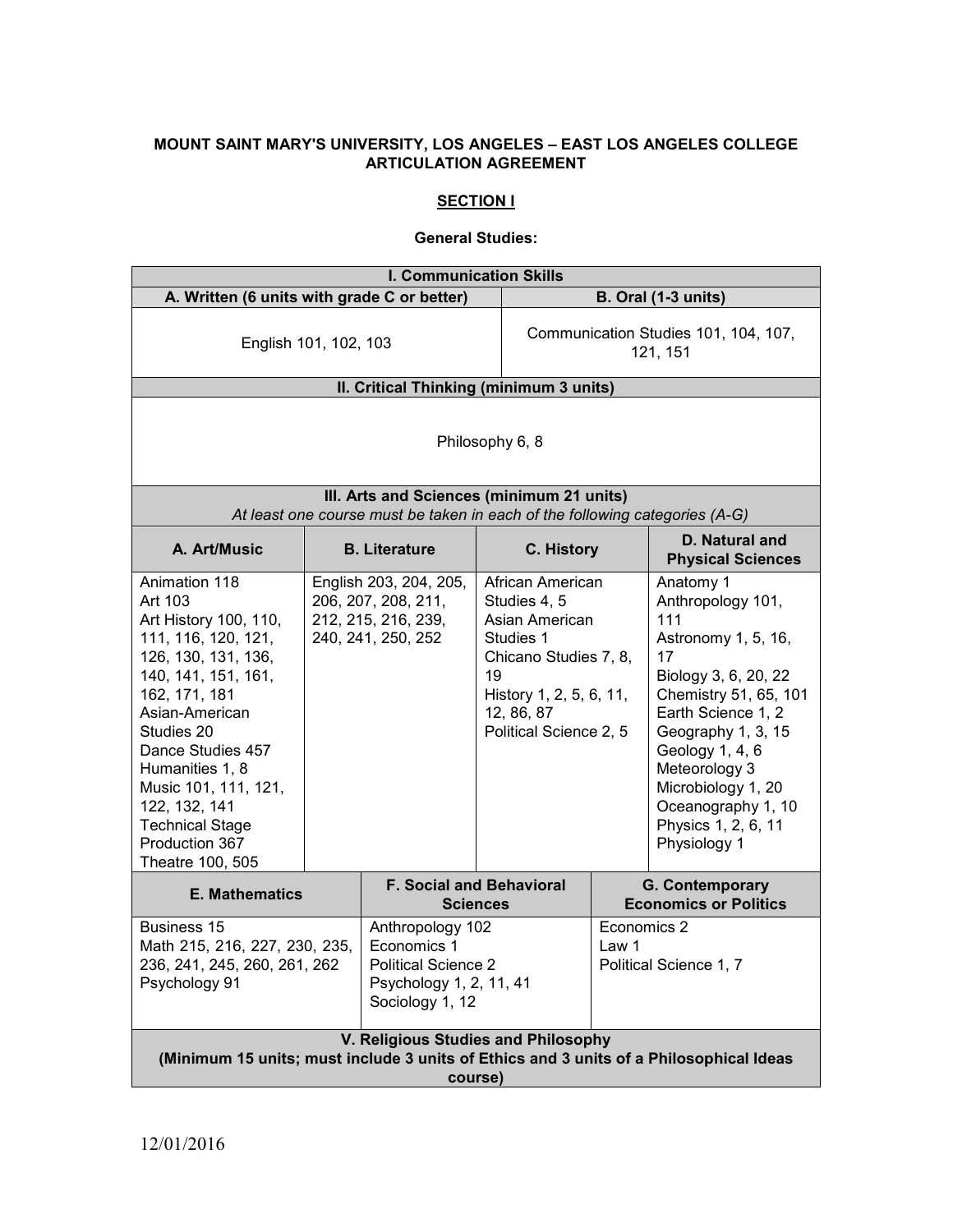| A. Religious Studies (6-9 units)                                                                                                                                                                                                                                                                                                                                                                            | B. Philosophy (6-9 units)                                                                                                                                                                                                                                                                                                                                                                                                                                                                 |  |
|-------------------------------------------------------------------------------------------------------------------------------------------------------------------------------------------------------------------------------------------------------------------------------------------------------------------------------------------------------------------------------------------------------------|-------------------------------------------------------------------------------------------------------------------------------------------------------------------------------------------------------------------------------------------------------------------------------------------------------------------------------------------------------------------------------------------------------------------------------------------------------------------------------------------|--|
| a. Scripture: English 252<br>b. Christian Thought:<br>c. Christian Ethics:<br>d. Religion & Religions:<br>History 7, Philosophy 31, 33                                                                                                                                                                                                                                                                      | a. Philosophical Ideas: Philosophy 1, 12, 14,<br>28, 31, 44<br>b. Ethics: Philosophy 20, 28<br>c. Philosophy Other: Philosophy 6, 8                                                                                                                                                                                                                                                                                                                                                       |  |
|                                                                                                                                                                                                                                                                                                                                                                                                             | IV: Modern Language                                                                                                                                                                                                                                                                                                                                                                                                                                                                       |  |
| language<br>with scores above 550.<br>D. Language courses must be college-level courses.                                                                                                                                                                                                                                                                                                                    | A. A student who begins a language must complete course 1 and 2 of the same<br>B. Students whose native language is not English may demonstrate academic<br>proficiency in English as a second language by passing the TOEFL examination<br>C. To meet the requirement students must demonstrate proficiency at the second<br>semester level. If they have knowledge, and test into the second semester of the<br>language, they need only take the second semester course, i.e., Span 2. |  |
|                                                                                                                                                                                                                                                                                                                                                                                                             | <b>VI: Diversity</b>                                                                                                                                                                                                                                                                                                                                                                                                                                                                      |  |
| Anthropology 102, 132<br>Art 103<br>History 7, 23<br>French 4                                                                                                                                                                                                                                                                                                                                               | Sociology 1, 12<br>Spanish 10<br>Philosophy 1, 31, 33, 44<br><b>Political Science 2</b>                                                                                                                                                                                                                                                                                                                                                                                                   |  |
|                                                                                                                                                                                                                                                                                                                                                                                                             | <b>VII: Quantitative Literacy</b>                                                                                                                                                                                                                                                                                                                                                                                                                                                         |  |
| A. QL1                                                                                                                                                                                                                                                                                                                                                                                                      | <b>B. QL2</b>                                                                                                                                                                                                                                                                                                                                                                                                                                                                             |  |
| Accounting 1, 2<br>Biology 6<br><b>Math 215</b><br>Philosophy 6, 8<br>Psychology 92                                                                                                                                                                                                                                                                                                                         | <b>Business 15</b><br>Chemistry 101, 102<br>Math 216, 227, 230, 235, 236, 241, 245, 260,<br>261, 262, 263<br>Physics 2, 3, 4, 6, 11, 21, 22<br>Political Science 50<br>Psychology 91                                                                                                                                                                                                                                                                                                      |  |
|                                                                                                                                                                                                                                                                                                                                                                                                             | <b>Disclaimer</b>                                                                                                                                                                                                                                                                                                                                                                                                                                                                         |  |
| Other courses not listed in the above sections may be approved for general studies credit. To<br>ensure receiving the appropriate credit, please complete a transfer credit clearance form before<br>registering for the course. The advisement center will then determine the eligibility of the course.<br>Submission of a transfer credit clearance form does not guarantee approval of transfer credit. |                                                                                                                                                                                                                                                                                                                                                                                                                                                                                           |  |

|             | <b>SECTION II</b>                                                                                                                                                                                                        |  |
|-------------|--------------------------------------------------------------------------------------------------------------------------------------------------------------------------------------------------------------------------|--|
| Disclaimer: |                                                                                                                                                                                                                          |  |
|             | Major course evaluations are based on our traditional baccalaureate program's major<br>requirements. WEC major requirements may vary from list. All students should consult<br>with advisors for requirement variations. |  |
|             | 2. All possible lower division courses for each major are listed. Please note, some majors<br>have multiple course options for fulfilling the same degree requirement. Consult the                                       |  |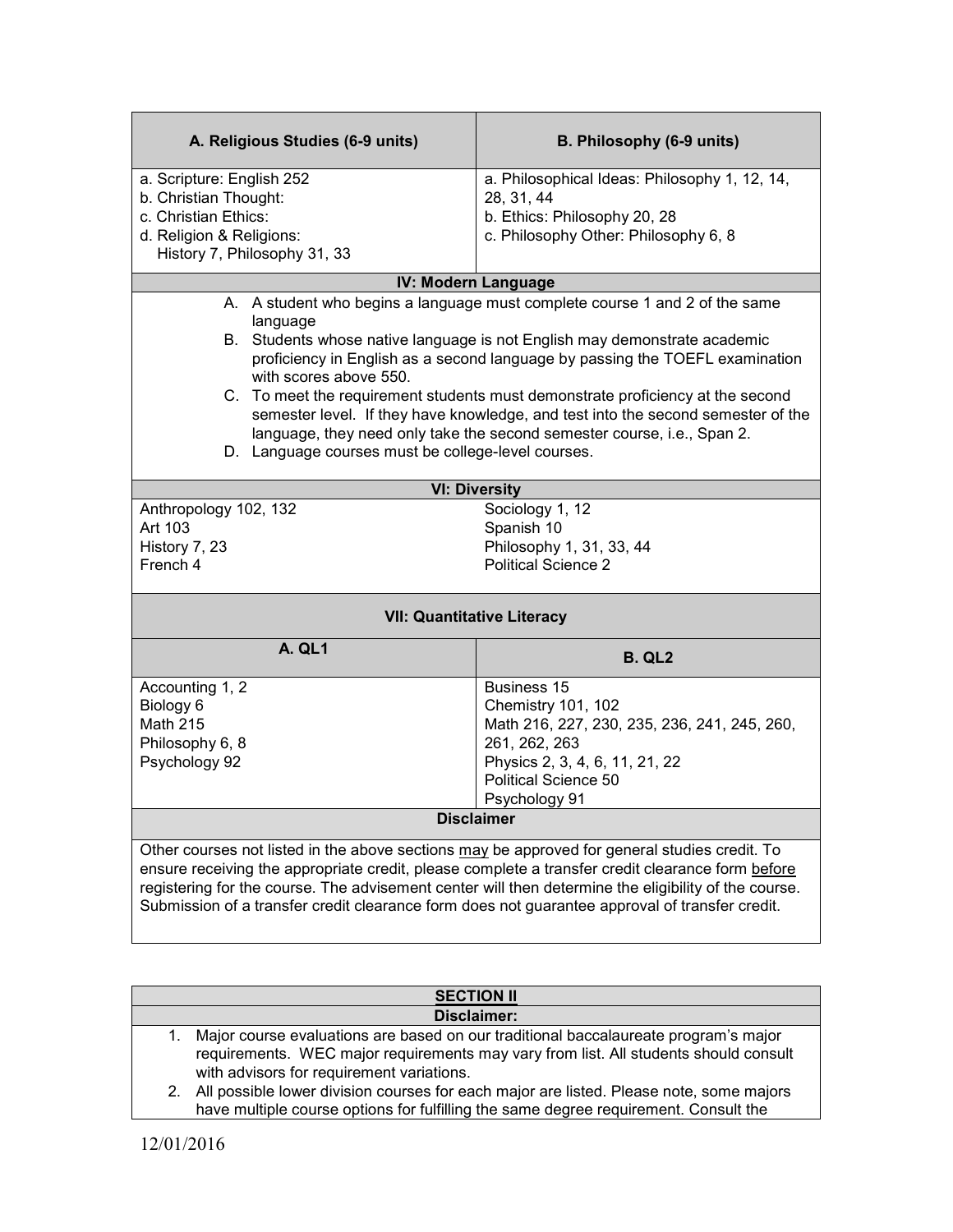| courses listed below. | current college catalog to determine if your specific major has "either/or" options with the |                                                                                |
|-----------------------|----------------------------------------------------------------------------------------------|--------------------------------------------------------------------------------|
|                       | <b>AMERICAN STUDIES</b>                                                                      |                                                                                |
| <b>MSMU Course #</b>  | <b>MSMU Course Title</b>                                                                     | <b>ELAC Course # (Please refer to</b><br><b>ELAC Catalog for Course Title)</b> |
| <b>BUS4</b>           | <b>Business Foundations &amp;</b><br>Analysis                                                | <b>BUS1</b>                                                                    |
| <b>BUS 5/POL 5</b>    | <b>Business Law I</b>                                                                        | LAW <sub>1</sub>                                                               |
| <b>BUS 92/PHI 92</b>  | <b>Business Ethics</b>                                                                       |                                                                                |
| <b>ENG 20</b>         | <b>Great Works in American</b><br>Literature                                                 | <b>ENGLISH 207 or ENGLISH</b><br>208                                           |
| <b>ENG 26</b>         | Literature of the American<br>West                                                           |                                                                                |
| POL <sub>1</sub>      | American Government and<br>Institutions                                                      | POL SCI 1                                                                      |
|                       | <b>APPLIED ETHICS</b>                                                                        |                                                                                |
| <b>MSMU Course #</b>  | <b>MSMU Course Title</b>                                                                     | <b>ELAC Course # (Please refer to</b><br><b>ELAC Catalog for Course Title)</b> |
| <b>PHI 5</b>          | Introduction to Logic                                                                        |                                                                                |
| <b>PHI 10</b>         | <b>Critical Thinking</b>                                                                     | <b>PHILOS 6</b>                                                                |
| <b>PHI 15</b>         | Introduction to Philosophy                                                                   | PHILOS <sub>1</sub>                                                            |
| <b>PHI 16</b>         | Philosophy through Popular<br>Culture                                                        |                                                                                |
| <b>PHI 21</b>         | Moral Values and Ethical<br>Decisions                                                        | PHILOS <sub>20</sub>                                                           |
| <b>PHI 24</b>         | Socrates, Plato, and Aristotle                                                               |                                                                                |
| <b>PHI 92</b>         | Introduction to Business Ethics                                                              |                                                                                |
| <b>MSMU Course #</b>  | <b>ART</b><br><b>MSMU Course Title</b>                                                       |                                                                                |
|                       |                                                                                              | <b>ELAC Course # (Please refer to</b><br><b>ELAC Catalog for Course Title)</b> |
| ART <sub>1</sub>      | Drawing I                                                                                    |                                                                                |
| ART <sub>2</sub>      | Design I                                                                                     |                                                                                |
| ART <sub>4</sub>      | Painting I                                                                                   |                                                                                |
| ART <sub>7</sub>      | Experiences in the Visual Arts                                                               |                                                                                |
| <b>ART 12</b>         | Ceramics I                                                                                   |                                                                                |
| <b>ART 15</b>         | <b>Computer Graphics</b>                                                                     |                                                                                |
| <b>ART 24</b>         | Wood                                                                                         |                                                                                |
|                       | <b>BIOCHEMISTRY</b>                                                                          |                                                                                |
| <b>MSMU Course #</b>  | <b>MSMU Course Title</b>                                                                     | <b>ELAC Course # (Please refer to</b><br><b>ELAC Catalog for Course Title)</b> |
| <b>BIO 1/L</b>        | <b>Biological Dynamics</b>                                                                   | <b>BIOLOGY 6</b>                                                               |
| <b>BIO 2/L</b>        | <b>Biological Dynamics</b>                                                                   | <b>BIOLOGY 7</b>                                                               |
| CHE 1A/L              | General Chemistry/Lab                                                                        | <b>CHEM 101</b>                                                                |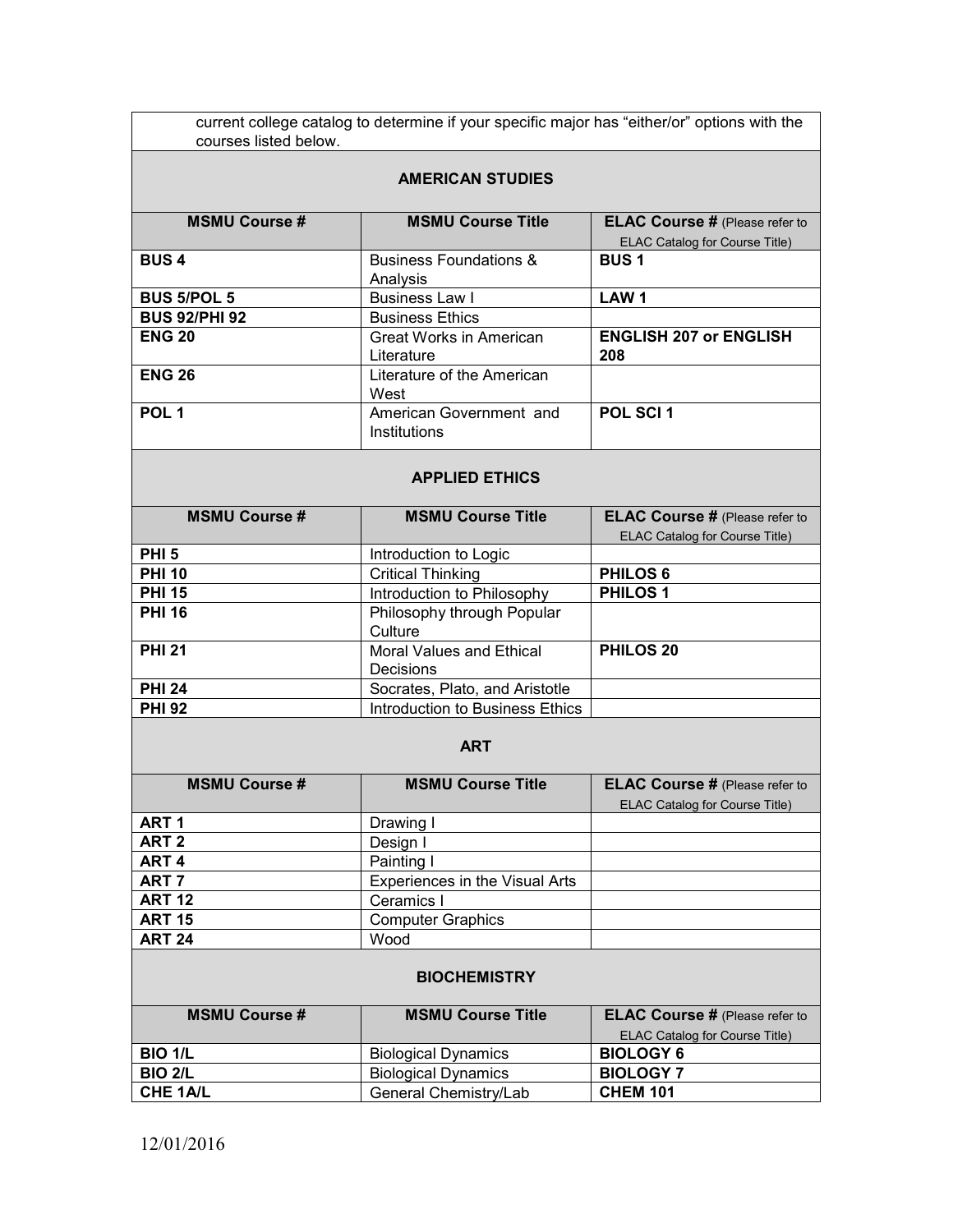| CHE 1B/L          | General Chemistry/Lab          | <b>CHEM 102</b>  |
|-------------------|--------------------------------|------------------|
| CHE 6A/L          | Organic Chemistry/Lab          |                  |
| CHE 6B/L          | Organic Chemistry/Lab          |                  |
| CIS <sub>2</sub>  | Introduction to Programming    |                  |
| MTH <sub>5A</sub> | Calculus I                     | <b>MATH 261</b>  |
| MTH <sub>5B</sub> | Calculus II                    | <b>MATH 262</b>  |
| <b>MTH 38</b>     | Elements of Probability and    | <b>MATH 227</b>  |
|                   | <b>Statistics</b>              |                  |
| PHY 1A            | <b>Introductory Physics IA</b> | <b>PHYSICS 6</b> |
| PHY 1B/L          | Introductory Physics IB/Lab    | <b>PHYSICS 7</b> |
| <b>PHY 11A</b>    | <b>Mechanics</b>               |                  |
| <b>PHY 11B</b>    | Electricity, Magnetism and     |                  |
|                   | Optics                         |                  |

### **BIOLOGICAL SCIENCES**

| <b>MSMU Course#</b> | <b>MSMU Course Title</b>         | <b>ELAC Course # (Please refer to</b> |
|---------------------|----------------------------------|---------------------------------------|
|                     |                                  | ELAC Catalog for Course Title)        |
| <b>BIO 1/L</b>      | <b>Biological Dynamics/Lab</b>   | <b>BIOLOGY 6</b>                      |
| <b>BIO 2/L</b>      | <b>Biological Dynamics/Lab</b>   | <b>BIOLOGY 7</b>                      |
| <b>CHE 1A/D/L</b>   | General                          | <b>CHEM 101</b>                       |
|                     | Chemistry/Discussion/Lab         |                                       |
| CHE 1B/L            | General Chemistry/Lab            | <b>CHEM 102</b>                       |
| CHE 6A/L            | Organic Chemistry/Lab            |                                       |
| CHE 6B/L            | Organic Chemistry/Lab            |                                       |
| <b>MTH 38</b>       | Elements of Probability and      | <b>MATH 227</b>                       |
|                     | <b>Statistics</b>                |                                       |
| <b>PSY 40</b>       | <b>Basic Statistical Methods</b> |                                       |
| MTH <sub>5A</sub>   | Calculus I                       | <b>MATH 261</b>                       |
| MTH <sub>5B</sub>   | Calculus II                      | <b>MATH 262</b>                       |
| PHY 1A              | <b>Introductory Physics IA</b>   | <b>PHYSICS 6</b>                      |
| PHY 1B/L            | Introductory Physics IB/Lab      | <b>PHYSICS 7</b>                      |
| <b>BIO 50A/L</b>    | Human Anatomy/Lab                | <b>ANATOMY 1</b>                      |
| <b>BIO 50B/L</b>    | Human Physiology/Lab             | <b>PHYSIOL 1</b>                      |

# **BUSINESS ADMINISTRATION**

| <b>MSMU Course #</b> | <b>MSMU Course Title</b>         | <b>ELAC Course # (Please refer to</b> |
|----------------------|----------------------------------|---------------------------------------|
|                      |                                  | ELAC Catalog for Course Title)        |
| <b>BUS4</b>          | <b>Business Foundations and</b>  | <b>BUS1</b>                           |
|                      | Analysis                         |                                       |
| <b>BUS5</b>          | <b>Business Law I</b>            | LAW <sub>1</sub>                      |
| <b>BUS 15A</b>       | <b>Accounting Principles I</b>   | <b>ACCTG1</b>                         |
| <b>BUS 15B</b>       | <b>Accounting Principles II</b>  | <b>ACCTG2</b>                         |
| <b>BUS 16A</b>       | <b>Accounting Principles I</b>   |                                       |
| <b>BUS 16B</b>       | <b>Accounting Principles II</b>  |                                       |
| <b>BUS 21</b>        | The Essentials of Business       |                                       |
|                      | Writing and Presentation         |                                       |
| <b>BUS 92/PHI 92</b> | <b>Business Ethics</b>           |                                       |
| ECO <sub>1</sub>     | <b>Microeconomics</b>            | <b>ECON1</b>                          |
| ECO <sub>2</sub>     | <b>Macroeconomics</b>            | <b>ECON 2</b>                         |
| <b>MTH 28</b>        | <b>Mathematical Analysis for</b> | <b>MATH 236</b>                       |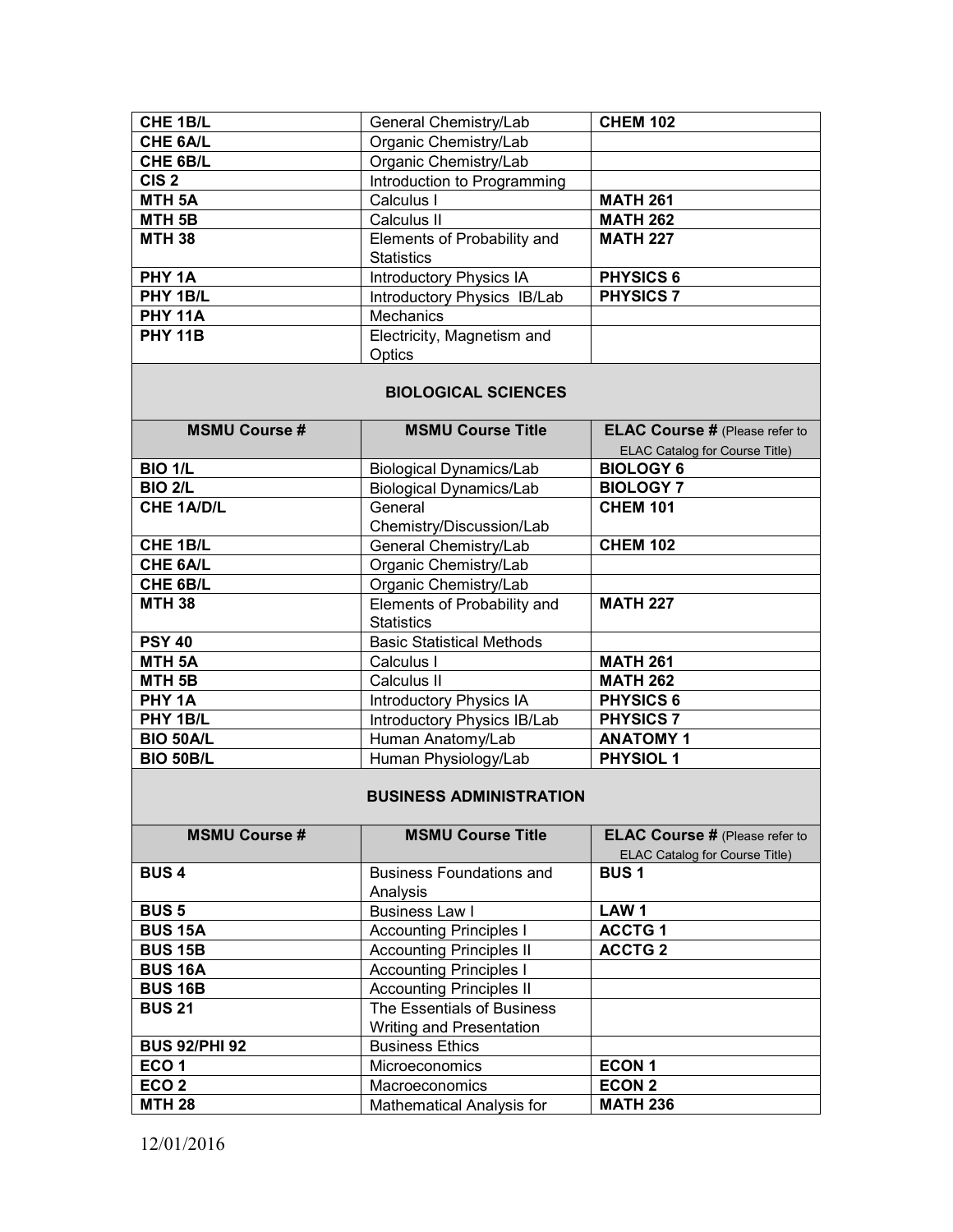| <b>MTH 38</b><br>Elements of Probability and<br><b>MATH 227</b><br><b>Statistics</b><br>Introduction to Communication<br><b>SPE 10</b><br><b>COMM 101</b><br><b>CHEMISTRY</b><br><b>MSMU Course#</b><br><b>MSMU Course Title</b><br><b>ELAC Course # (Please refer to</b><br><b>ELAC Catalog for Course Title)</b><br>General<br><b>CHE 1A/D/L</b><br><b>CHEM 101</b><br>Chemistry/Discussion/Lab<br>CHE 1B/L<br>General Chemistry/Lab<br><b>CHEM 102</b><br>CHE 6A/L<br>Organic Chemistry/Lab<br>Organic Chemistry/Lab<br>CHE 6B/L<br>CIS <sub>2</sub><br>Introduction to Programming<br>MTH <sub>5A</sub><br><b>MATH 261</b><br>Calculus I<br>MTH <sub>5B</sub><br>Calculus II<br><b>MATH 262</b><br>MTH <sub>5C</sub><br><b>MATH 263</b><br>Calculus III<br>PHY <sub>1A</sub><br><b>Introductory Physics IA</b><br><b>PHYSICS 6</b><br>PHY 1B/L<br>Introductory Physics IB/Lab<br><b>PHYSICS 7</b><br><b>PHY 11A</b><br><b>Mechanics</b><br>Electricity, Magnetism, and<br><b>PHY 11B</b><br>Optics<br><b>CHILD DEVELOPMENT</b><br><b>MSMU Course #</b><br><b>MSMU Course Title</b><br><b>ELAC Course # (Please refer to</b><br><b>ELAC Catalog for Course Title)</b><br>CH DEV 10<br><b>BIO 10</b><br><b>Health Science</b><br><b>EDU 32</b><br>Early Childhood Education:<br><b>Observation and Curriculum</b><br>Planning<br><b>EDU 33</b><br><b>CH DEV 3 &amp; 4</b><br>The Visual & Performing Arts<br>for the Young Child<br>Infant/Toddler Development<br><b>EDU 37</b><br>and Care<br>Introduction to Psychology<br>PSYCH <sub>1</sub><br>PSY <sub>1</sub><br><b>PSY 12</b><br>PSYCH 41<br>Child/Human Development<br>CH DEV 11<br>SOC <sub>6</sub><br>The Family, Child and<br>Community<br><b>CRIMINOLOGY</b><br><b>MSMU Course #</b><br><b>MSMU Course Title</b><br><b>ELAC Course # (Please refer to</b><br>ELAC Catalog for Course Title)<br>SOC <sub>1</sub><br>SOC <sub>1</sub><br>Introduction to Sociology<br><b>ENGLISH</b><br><b>MSMU Course #</b><br><b>MSMU Course Title</b><br><b>ELAC Course # (Please refer to</b><br><b>ELAC Catalog for Course Title)</b><br><b>ENG1A</b><br><b>ENGLISH 101</b><br>Freshman English |  | <b>Business</b> |  |  |  |
|--------------------------------------------------------------------------------------------------------------------------------------------------------------------------------------------------------------------------------------------------------------------------------------------------------------------------------------------------------------------------------------------------------------------------------------------------------------------------------------------------------------------------------------------------------------------------------------------------------------------------------------------------------------------------------------------------------------------------------------------------------------------------------------------------------------------------------------------------------------------------------------------------------------------------------------------------------------------------------------------------------------------------------------------------------------------------------------------------------------------------------------------------------------------------------------------------------------------------------------------------------------------------------------------------------------------------------------------------------------------------------------------------------------------------------------------------------------------------------------------------------------------------------------------------------------------------------------------------------------------------------------------------------------------------------------------------------------------------------------------------------------------------------------------------------------------------------------------------------------------------------------------------------------------------------------------------------------------------------------------------------------------------------------------------------------------------------------------------------------------------------------------------|--|-----------------|--|--|--|
|                                                                                                                                                                                                                                                                                                                                                                                                                                                                                                                                                                                                                                                                                                                                                                                                                                                                                                                                                                                                                                                                                                                                                                                                                                                                                                                                                                                                                                                                                                                                                                                                                                                                                                                                                                                                                                                                                                                                                                                                                                                                                                                                                  |  |                 |  |  |  |
|                                                                                                                                                                                                                                                                                                                                                                                                                                                                                                                                                                                                                                                                                                                                                                                                                                                                                                                                                                                                                                                                                                                                                                                                                                                                                                                                                                                                                                                                                                                                                                                                                                                                                                                                                                                                                                                                                                                                                                                                                                                                                                                                                  |  |                 |  |  |  |
|                                                                                                                                                                                                                                                                                                                                                                                                                                                                                                                                                                                                                                                                                                                                                                                                                                                                                                                                                                                                                                                                                                                                                                                                                                                                                                                                                                                                                                                                                                                                                                                                                                                                                                                                                                                                                                                                                                                                                                                                                                                                                                                                                  |  |                 |  |  |  |
|                                                                                                                                                                                                                                                                                                                                                                                                                                                                                                                                                                                                                                                                                                                                                                                                                                                                                                                                                                                                                                                                                                                                                                                                                                                                                                                                                                                                                                                                                                                                                                                                                                                                                                                                                                                                                                                                                                                                                                                                                                                                                                                                                  |  |                 |  |  |  |
|                                                                                                                                                                                                                                                                                                                                                                                                                                                                                                                                                                                                                                                                                                                                                                                                                                                                                                                                                                                                                                                                                                                                                                                                                                                                                                                                                                                                                                                                                                                                                                                                                                                                                                                                                                                                                                                                                                                                                                                                                                                                                                                                                  |  |                 |  |  |  |
|                                                                                                                                                                                                                                                                                                                                                                                                                                                                                                                                                                                                                                                                                                                                                                                                                                                                                                                                                                                                                                                                                                                                                                                                                                                                                                                                                                                                                                                                                                                                                                                                                                                                                                                                                                                                                                                                                                                                                                                                                                                                                                                                                  |  |                 |  |  |  |
|                                                                                                                                                                                                                                                                                                                                                                                                                                                                                                                                                                                                                                                                                                                                                                                                                                                                                                                                                                                                                                                                                                                                                                                                                                                                                                                                                                                                                                                                                                                                                                                                                                                                                                                                                                                                                                                                                                                                                                                                                                                                                                                                                  |  |                 |  |  |  |
|                                                                                                                                                                                                                                                                                                                                                                                                                                                                                                                                                                                                                                                                                                                                                                                                                                                                                                                                                                                                                                                                                                                                                                                                                                                                                                                                                                                                                                                                                                                                                                                                                                                                                                                                                                                                                                                                                                                                                                                                                                                                                                                                                  |  |                 |  |  |  |
|                                                                                                                                                                                                                                                                                                                                                                                                                                                                                                                                                                                                                                                                                                                                                                                                                                                                                                                                                                                                                                                                                                                                                                                                                                                                                                                                                                                                                                                                                                                                                                                                                                                                                                                                                                                                                                                                                                                                                                                                                                                                                                                                                  |  |                 |  |  |  |
|                                                                                                                                                                                                                                                                                                                                                                                                                                                                                                                                                                                                                                                                                                                                                                                                                                                                                                                                                                                                                                                                                                                                                                                                                                                                                                                                                                                                                                                                                                                                                                                                                                                                                                                                                                                                                                                                                                                                                                                                                                                                                                                                                  |  |                 |  |  |  |
|                                                                                                                                                                                                                                                                                                                                                                                                                                                                                                                                                                                                                                                                                                                                                                                                                                                                                                                                                                                                                                                                                                                                                                                                                                                                                                                                                                                                                                                                                                                                                                                                                                                                                                                                                                                                                                                                                                                                                                                                                                                                                                                                                  |  |                 |  |  |  |
|                                                                                                                                                                                                                                                                                                                                                                                                                                                                                                                                                                                                                                                                                                                                                                                                                                                                                                                                                                                                                                                                                                                                                                                                                                                                                                                                                                                                                                                                                                                                                                                                                                                                                                                                                                                                                                                                                                                                                                                                                                                                                                                                                  |  |                 |  |  |  |
|                                                                                                                                                                                                                                                                                                                                                                                                                                                                                                                                                                                                                                                                                                                                                                                                                                                                                                                                                                                                                                                                                                                                                                                                                                                                                                                                                                                                                                                                                                                                                                                                                                                                                                                                                                                                                                                                                                                                                                                                                                                                                                                                                  |  |                 |  |  |  |
|                                                                                                                                                                                                                                                                                                                                                                                                                                                                                                                                                                                                                                                                                                                                                                                                                                                                                                                                                                                                                                                                                                                                                                                                                                                                                                                                                                                                                                                                                                                                                                                                                                                                                                                                                                                                                                                                                                                                                                                                                                                                                                                                                  |  |                 |  |  |  |
|                                                                                                                                                                                                                                                                                                                                                                                                                                                                                                                                                                                                                                                                                                                                                                                                                                                                                                                                                                                                                                                                                                                                                                                                                                                                                                                                                                                                                                                                                                                                                                                                                                                                                                                                                                                                                                                                                                                                                                                                                                                                                                                                                  |  |                 |  |  |  |
|                                                                                                                                                                                                                                                                                                                                                                                                                                                                                                                                                                                                                                                                                                                                                                                                                                                                                                                                                                                                                                                                                                                                                                                                                                                                                                                                                                                                                                                                                                                                                                                                                                                                                                                                                                                                                                                                                                                                                                                                                                                                                                                                                  |  |                 |  |  |  |
|                                                                                                                                                                                                                                                                                                                                                                                                                                                                                                                                                                                                                                                                                                                                                                                                                                                                                                                                                                                                                                                                                                                                                                                                                                                                                                                                                                                                                                                                                                                                                                                                                                                                                                                                                                                                                                                                                                                                                                                                                                                                                                                                                  |  |                 |  |  |  |
|                                                                                                                                                                                                                                                                                                                                                                                                                                                                                                                                                                                                                                                                                                                                                                                                                                                                                                                                                                                                                                                                                                                                                                                                                                                                                                                                                                                                                                                                                                                                                                                                                                                                                                                                                                                                                                                                                                                                                                                                                                                                                                                                                  |  |                 |  |  |  |
|                                                                                                                                                                                                                                                                                                                                                                                                                                                                                                                                                                                                                                                                                                                                                                                                                                                                                                                                                                                                                                                                                                                                                                                                                                                                                                                                                                                                                                                                                                                                                                                                                                                                                                                                                                                                                                                                                                                                                                                                                                                                                                                                                  |  |                 |  |  |  |
|                                                                                                                                                                                                                                                                                                                                                                                                                                                                                                                                                                                                                                                                                                                                                                                                                                                                                                                                                                                                                                                                                                                                                                                                                                                                                                                                                                                                                                                                                                                                                                                                                                                                                                                                                                                                                                                                                                                                                                                                                                                                                                                                                  |  |                 |  |  |  |
|                                                                                                                                                                                                                                                                                                                                                                                                                                                                                                                                                                                                                                                                                                                                                                                                                                                                                                                                                                                                                                                                                                                                                                                                                                                                                                                                                                                                                                                                                                                                                                                                                                                                                                                                                                                                                                                                                                                                                                                                                                                                                                                                                  |  |                 |  |  |  |
|                                                                                                                                                                                                                                                                                                                                                                                                                                                                                                                                                                                                                                                                                                                                                                                                                                                                                                                                                                                                                                                                                                                                                                                                                                                                                                                                                                                                                                                                                                                                                                                                                                                                                                                                                                                                                                                                                                                                                                                                                                                                                                                                                  |  |                 |  |  |  |
|                                                                                                                                                                                                                                                                                                                                                                                                                                                                                                                                                                                                                                                                                                                                                                                                                                                                                                                                                                                                                                                                                                                                                                                                                                                                                                                                                                                                                                                                                                                                                                                                                                                                                                                                                                                                                                                                                                                                                                                                                                                                                                                                                  |  |                 |  |  |  |
|                                                                                                                                                                                                                                                                                                                                                                                                                                                                                                                                                                                                                                                                                                                                                                                                                                                                                                                                                                                                                                                                                                                                                                                                                                                                                                                                                                                                                                                                                                                                                                                                                                                                                                                                                                                                                                                                                                                                                                                                                                                                                                                                                  |  |                 |  |  |  |
|                                                                                                                                                                                                                                                                                                                                                                                                                                                                                                                                                                                                                                                                                                                                                                                                                                                                                                                                                                                                                                                                                                                                                                                                                                                                                                                                                                                                                                                                                                                                                                                                                                                                                                                                                                                                                                                                                                                                                                                                                                                                                                                                                  |  |                 |  |  |  |
|                                                                                                                                                                                                                                                                                                                                                                                                                                                                                                                                                                                                                                                                                                                                                                                                                                                                                                                                                                                                                                                                                                                                                                                                                                                                                                                                                                                                                                                                                                                                                                                                                                                                                                                                                                                                                                                                                                                                                                                                                                                                                                                                                  |  |                 |  |  |  |
|                                                                                                                                                                                                                                                                                                                                                                                                                                                                                                                                                                                                                                                                                                                                                                                                                                                                                                                                                                                                                                                                                                                                                                                                                                                                                                                                                                                                                                                                                                                                                                                                                                                                                                                                                                                                                                                                                                                                                                                                                                                                                                                                                  |  |                 |  |  |  |
|                                                                                                                                                                                                                                                                                                                                                                                                                                                                                                                                                                                                                                                                                                                                                                                                                                                                                                                                                                                                                                                                                                                                                                                                                                                                                                                                                                                                                                                                                                                                                                                                                                                                                                                                                                                                                                                                                                                                                                                                                                                                                                                                                  |  |                 |  |  |  |
|                                                                                                                                                                                                                                                                                                                                                                                                                                                                                                                                                                                                                                                                                                                                                                                                                                                                                                                                                                                                                                                                                                                                                                                                                                                                                                                                                                                                                                                                                                                                                                                                                                                                                                                                                                                                                                                                                                                                                                                                                                                                                                                                                  |  |                 |  |  |  |
|                                                                                                                                                                                                                                                                                                                                                                                                                                                                                                                                                                                                                                                                                                                                                                                                                                                                                                                                                                                                                                                                                                                                                                                                                                                                                                                                                                                                                                                                                                                                                                                                                                                                                                                                                                                                                                                                                                                                                                                                                                                                                                                                                  |  |                 |  |  |  |
|                                                                                                                                                                                                                                                                                                                                                                                                                                                                                                                                                                                                                                                                                                                                                                                                                                                                                                                                                                                                                                                                                                                                                                                                                                                                                                                                                                                                                                                                                                                                                                                                                                                                                                                                                                                                                                                                                                                                                                                                                                                                                                                                                  |  |                 |  |  |  |
|                                                                                                                                                                                                                                                                                                                                                                                                                                                                                                                                                                                                                                                                                                                                                                                                                                                                                                                                                                                                                                                                                                                                                                                                                                                                                                                                                                                                                                                                                                                                                                                                                                                                                                                                                                                                                                                                                                                                                                                                                                                                                                                                                  |  |                 |  |  |  |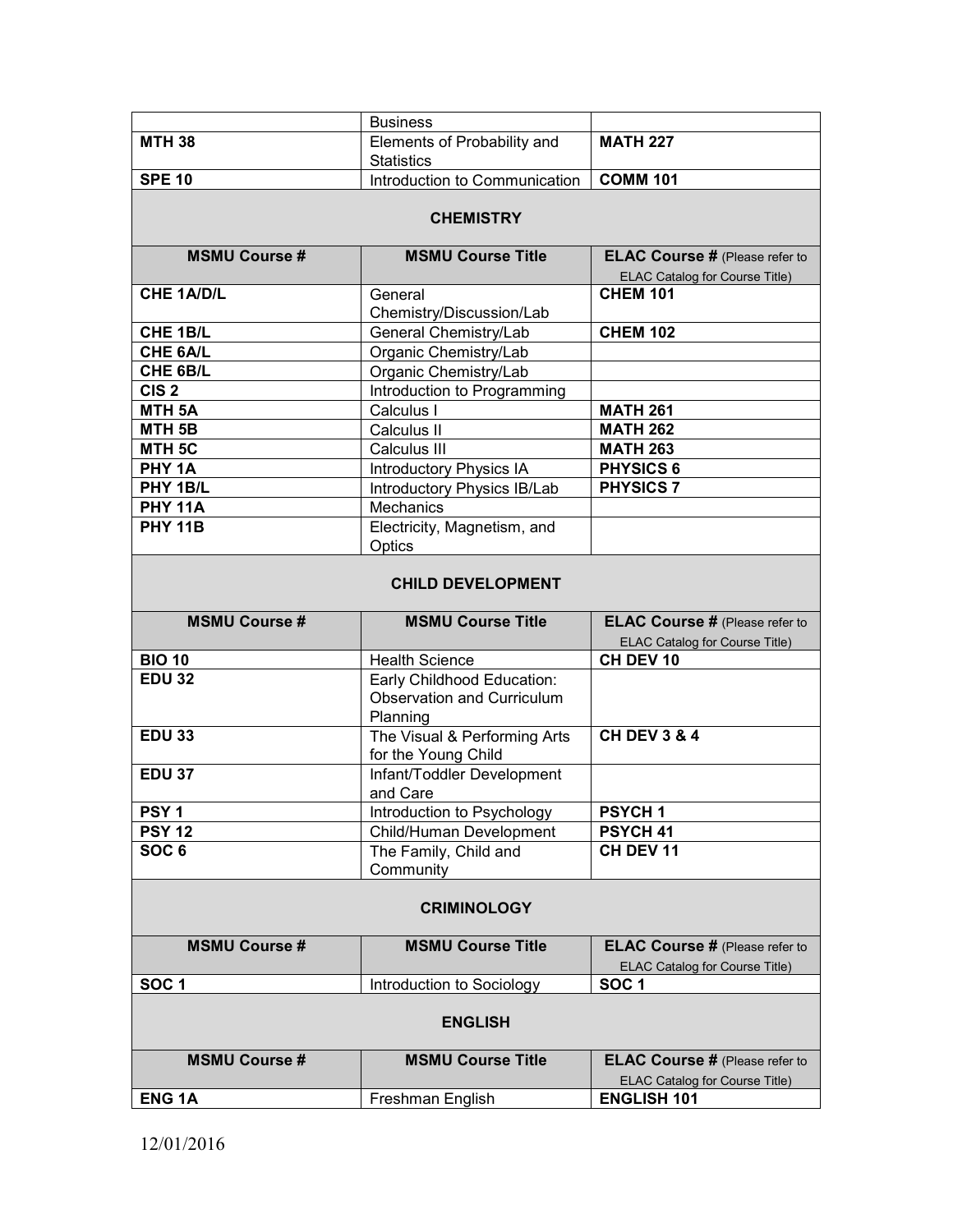| <b>ENG1B</b>      | Freshman English             | <b>ENGLISH 102 or 103</b>     |
|-------------------|------------------------------|-------------------------------|
| <b>ENG 5H</b>     | Freshman Honors English      |                               |
| <b>ENG 18</b>     | <b>Great Works in World</b>  |                               |
|                   | Literature                   |                               |
| <b>ENG 28</b>     | Contemporary Issues in World |                               |
|                   | Literature                   |                               |
| <b>ENG 70</b>     | Western Literary Heritage    |                               |
| <b>ENG 73</b>     | Shakespeare                  | <b>ENGLISH 215 or ENGLISH</b> |
|                   |                              | 216                           |
| HIS 1A            | <b>Western Civilization</b>  | HISTORY 1 or 86               |
| HIS <sub>1B</sub> | <b>Western Civilization</b>  | HISTORY 2 or 87               |

# **FILM, MEDIA AND SOCIAL JUSTICE**

| <b>MSMU Course #</b> | <b>MSMU Course Title</b>       | <b>ELAC Course # (Please refer to</b> |
|----------------------|--------------------------------|---------------------------------------|
|                      |                                | <b>ELAC Catalog for Course Title)</b> |
| <b>BUS 15A</b>       | <b>Accounting Principles I</b> | <b>ACCTG1</b>                         |
| <b>SOC1</b>          | Introduction to Sociology      | SOC <sub>1</sub>                      |
| <b>MUS3</b>          | <b>Discovering Music</b>       | <b>MUSIC 101</b>                      |
|                      | Fundamentals                   |                                       |
| <b>MUS 13</b>        | <b>Applied Music:</b>          |                                       |
|                      | Instrumental/Vocal for Non-    |                                       |
|                      | <b>Music Majors</b>            |                                       |

### **FRENCH AND FRANCOPHONE STUDIES**

| <b>MSMU Course #</b> | <b>MSMU Course Title</b> | <b>ELAC Course # (Please refer to</b> |
|----------------------|--------------------------|---------------------------------------|
|                      |                          | <b>ELAC Catalog for Course Title)</b> |
| FRE <sub>1</sub>     | Elementary French I      |                                       |
| FRE <sub>2</sub>     | Elementary French II     |                                       |
| FRE <sub>3</sub>     | Intermediate French III  |                                       |
| FRE <sub>4</sub>     | Intermediate French IV   |                                       |

# **GERONTOLOGY**

| <b>MSMU Course #</b> | <b>MSMU Course Title</b>    | <b>ELAC Course # (Please refer to</b> |
|----------------------|-----------------------------|---------------------------------------|
|                      |                             | ELAC Catalog for Course Title)        |
| <b>BIO 50A</b>       | Human Anatomy               | <b>ANATOMY 1</b>                      |
| <b>SOC 13</b>        | Anatomy for Social Services | <b>BIOLOGY 20 or ANATOMY 1</b>        |

# **GLOBAL POLITICS**

| <b>MSMU Course #</b> | <b>MSMU Course Title</b>       | <b>ELAC Course # (Please refer to</b> |
|----------------------|--------------------------------|---------------------------------------|
|                      |                                | ELAC Catalog for Course Title)        |
| ECO <sub>2</sub>     | <b>Macroeconomics</b>          | <b>ECON 2</b>                         |
| <b>HIST 25</b>       | <b>Cultural and Historical</b> |                                       |
|                      | Geography                      |                                       |
| POL <sub>2</sub>     | Introduction to World Politics | <b>POL SCI 2</b>                      |
| <b>RST 23</b>        | Spiritual Journeys of Women    |                                       |
|                      |                                |                                       |
|                      | <b>HEALTHCARE POLICY</b>       |                                       |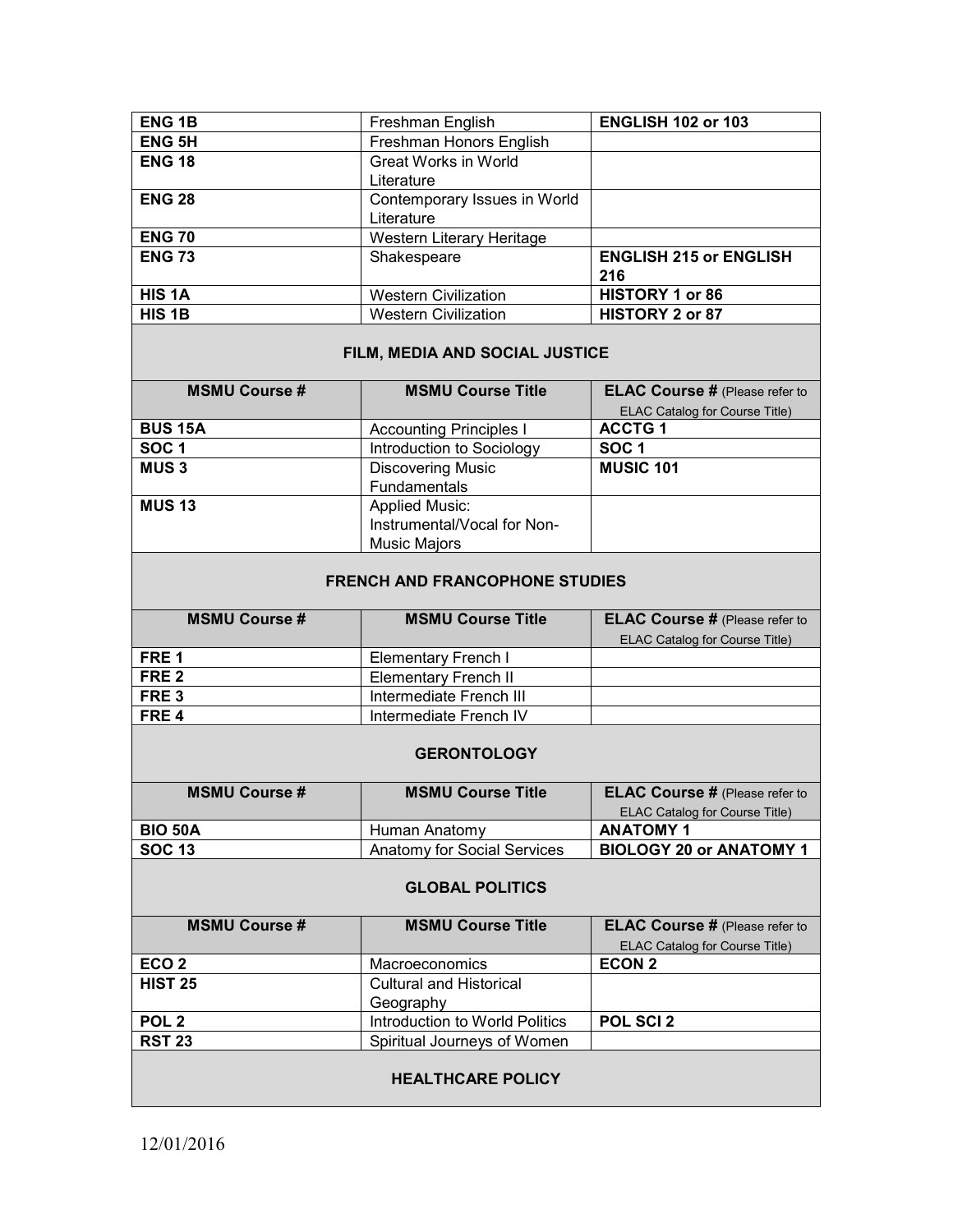| <b>MSMU Course #</b>       | <b>MSMU Course Title</b>                                   | <b>ELAC Course # (Please refer to</b>                                          |
|----------------------------|------------------------------------------------------------|--------------------------------------------------------------------------------|
|                            |                                                            | <b>ELAC Catalog for Course Title)</b>                                          |
| <b>BIO 10</b>              | <b>Health Science</b>                                      |                                                                                |
| POL <sub>1</sub>           | American Government and                                    | POL SCI 1                                                                      |
|                            | Institutions                                               |                                                                                |
| POL <sub>2</sub>           | Introduction to World Politics                             | POL SCI 2                                                                      |
| PSY <sub>1</sub>           | Introduction to Psychology                                 | <b>PSYCH1</b>                                                                  |
|                            | <b>HISTORY</b>                                             |                                                                                |
| <b>MSMU Course#</b>        | <b>MSMU Course Title</b>                                   | <b>ELAC Course # (Please refer to</b>                                          |
| HIS <sub>1</sub> A         |                                                            | ELAC Catalog for Course Title)<br>HISTORY 1 or 86                              |
|                            | <b>Western Civilization</b><br><b>Western Civilization</b> |                                                                                |
| HIS 1B<br>HIS <sub>3</sub> |                                                            | HISTORY 2 or 87                                                                |
|                            | <b>World History</b>                                       |                                                                                |
|                            | <b>MATHEMATICS</b>                                         |                                                                                |
| <b>MSMU Course #</b>       | <b>MSMU Course Title</b>                                   | <b>ELAC Course # (Please refer to</b>                                          |
| CIS <sub>2</sub>           | Introduction to Programming                                | <b>ELAC Catalog for Course Title)</b>                                          |
| MTH <sub>5A</sub>          | Calculus I                                                 | <b>MATH 261</b>                                                                |
| MTH <sub>5B</sub>          | Calculus II                                                | <b>MATH 262</b>                                                                |
| MTH <sub>5C</sub>          | Calculus III                                               | <b>MATH 263</b>                                                                |
| MTH <sub>8</sub>           | <b>Transition to Higher Math</b>                           |                                                                                |
| PHY 1BL                    | <b>Introductory Physics</b>                                | <b>PHYSICS 7</b>                                                               |
|                            | Laboratory                                                 |                                                                                |
| <b>PHY 11A</b>             | Mechanics                                                  |                                                                                |
| <b>PHY 11B</b>             | Electricity, Magnetism, and                                |                                                                                |
|                            | Optics                                                     |                                                                                |
|                            | <b>MUSIC</b>                                               |                                                                                |
| <b>MSMU Course #</b>       | <b>MSMU Course Title</b>                                   | <b>ELAC Course # (Please refer to</b><br><b>ELAC Catalog for Course Title)</b> |
| <b>MUS 1AB</b>             | Musicianship I                                             |                                                                                |
| <b>MUS 1CD</b>             | Musicianship I                                             |                                                                                |
| <b>MUS 2AB</b>             | Musicianship II                                            |                                                                                |
| <b>MUS6</b>                | Varieties of Music                                         |                                                                                |
| <b>MUS 11</b>              | <b>Functional Keyboard Skills</b>                          |                                                                                |
| <b>MUS 15</b>              | <b>Applied Music</b>                                       |                                                                                |
| <b>MUS 16</b>              | Music of World Cultures                                    |                                                                                |
| <b>MUS 17</b>              | Women in Music                                             |                                                                                |
| <b>MUS 24A</b>             | Surveys of the History and                                 |                                                                                |
|                            | Literature of Music                                        |                                                                                |
| <b>MUS 24B</b>             | Surveys of the History and                                 |                                                                                |
|                            | Literature of Music                                        |                                                                                |
| <b>MUS 24C</b>             | Surveys of the History and                                 |                                                                                |
|                            | Literature of Music                                        |                                                                                |
| <b>MUS 25</b>              | Music Masterpieces                                         |                                                                                |
| <b>MUS 26</b>              | <b>Brass &amp; Percussion</b>                              |                                                                                |
|                            | Instruments: Introductory                                  |                                                                                |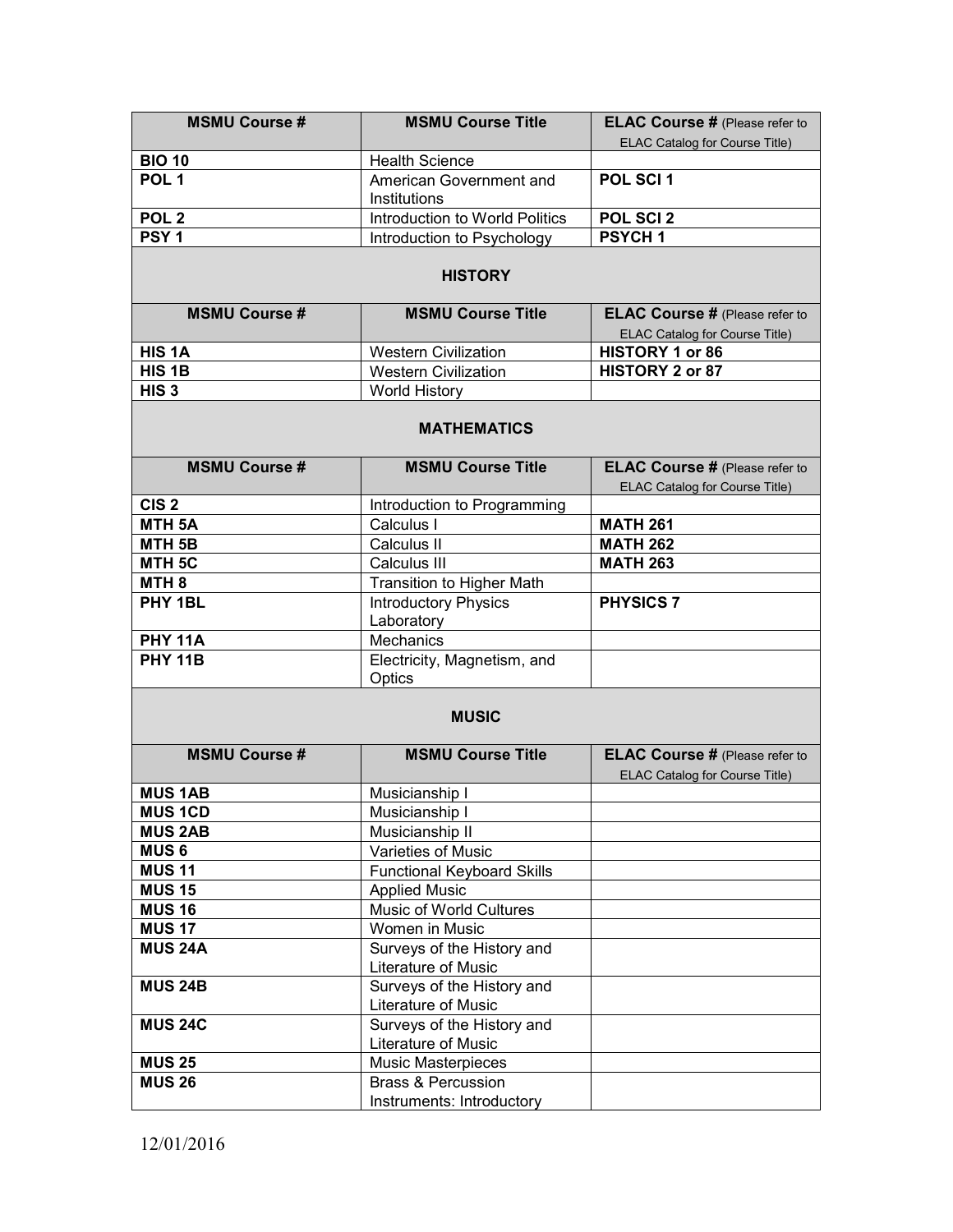|               | <b>Techniques</b>              |  |
|---------------|--------------------------------|--|
| <b>MUS 27</b> | Woodwind Instruments:          |  |
|               | Introductory Techniques        |  |
| <b>MUS 29</b> | <b>String Instruments:</b>     |  |
|               | <b>Introductory Techniques</b> |  |
| <b>MUS 42</b> | American Musical Theatre       |  |

# **NURSING**  *FRESHMAN YEAR (Prerequisite courses)*

| <b>MSMU Course #</b>    | <b>MSMU Course Title</b>        | <b>ELAC Course # (Please refer to</b> |
|-------------------------|---------------------------------|---------------------------------------|
|                         |                                 | ELAC Catalog for Course Title)        |
| <b>BIO 3/L</b>          | General Microbiology/Lab        | <b>MICRO 20</b>                       |
| <b>BIO 50A/L</b>        | Human Anatomy/Lab               | <b>ANATOMY 1</b>                      |
| <b>BIO 50B/L</b>        | Human Physiology/Lab            | <b>PHYSIOL 1</b>                      |
| <b>ENG<sub>1</sub>A</b> | Freshman English                | <b>ENGL 101</b>                       |
| <b>ENG1B</b>            | Freshman English                | <b>ENGL 102 or 103</b>                |
| CHE <sub>3</sub>        | <b>Foundations of Chemistry</b> | CHEM 65 or 101 or PHYSICS             |
|                         |                                 | 6                                     |
| PHS <sub>1</sub>        | <b>Scientific Concepts</b>      |                                       |
| PSY <sub>1</sub>        | Introduction to Psychology      | <b>PSYCH1</b>                         |
| <b>PSY 12</b>           | Child/Human Development         | PSYCH 41                              |
| <b>SOC1</b>             | Introduction to Sociology       | <b>SOC1</b>                           |
| <b>SPE 10</b>           | Introduction to Communication   | <b>COMM 101</b>                       |

# **PHILOSOPHY**

| <b>MSMU Course #</b> | <b>MSMU Course Title</b>        | <b>ELAC Course # (Please refer to</b> |
|----------------------|---------------------------------|---------------------------------------|
|                      |                                 | ELAC Catalog for Course Title)        |
| PHI <sub>5</sub>     | Introduction to Logic           |                                       |
| <b>PHI 10</b>        | <b>Critical Thinking</b>        | <b>PHILOS 6</b>                       |
| <b>PHI 15</b>        | Introduction to Philosophy      | <b>PHILOS1</b>                        |
| <b>PHI 16</b>        | Philosophy Through Popular      |                                       |
|                      | Culture                         |                                       |
| <b>PHI 21</b>        | Moral Values and Ethical        | <b>PHILOS 20</b>                      |
|                      | Decisions                       |                                       |
| <b>PHI 92</b>        | Introduction to Business Ethics |                                       |

# **POLITICAL SCIENCE**

| <b>MSMU Course #</b> | <b>MSMU Course Title</b>       | <b>ELAC Course # (Please refer to</b> |
|----------------------|--------------------------------|---------------------------------------|
|                      |                                | <b>ELAC Catalog for Course Title)</b> |
| ECO <sub>2</sub>     | Macroeconomics                 | <b>ECON 2</b>                         |
| POL <sub>1</sub>     | American Government and        | <b>POL SCI 1</b>                      |
|                      | Institutions                   |                                       |
| POL <sub>2</sub>     | Introduction to World Politics | <b>POL SCI 2</b>                      |

| <b>PSYCHOLOGY</b>    |                            |                                        |
|----------------------|----------------------------|----------------------------------------|
| <b>MSMU Course #</b> | <b>MSMU Course Title</b>   | <b>ELAC Course # (Please refer to)</b> |
|                      |                            | <b>ELAC Catalog for Course Title)</b>  |
| <b>PSY1</b>          | Introduction to Psychology | <b>PSYCH 1</b>                         |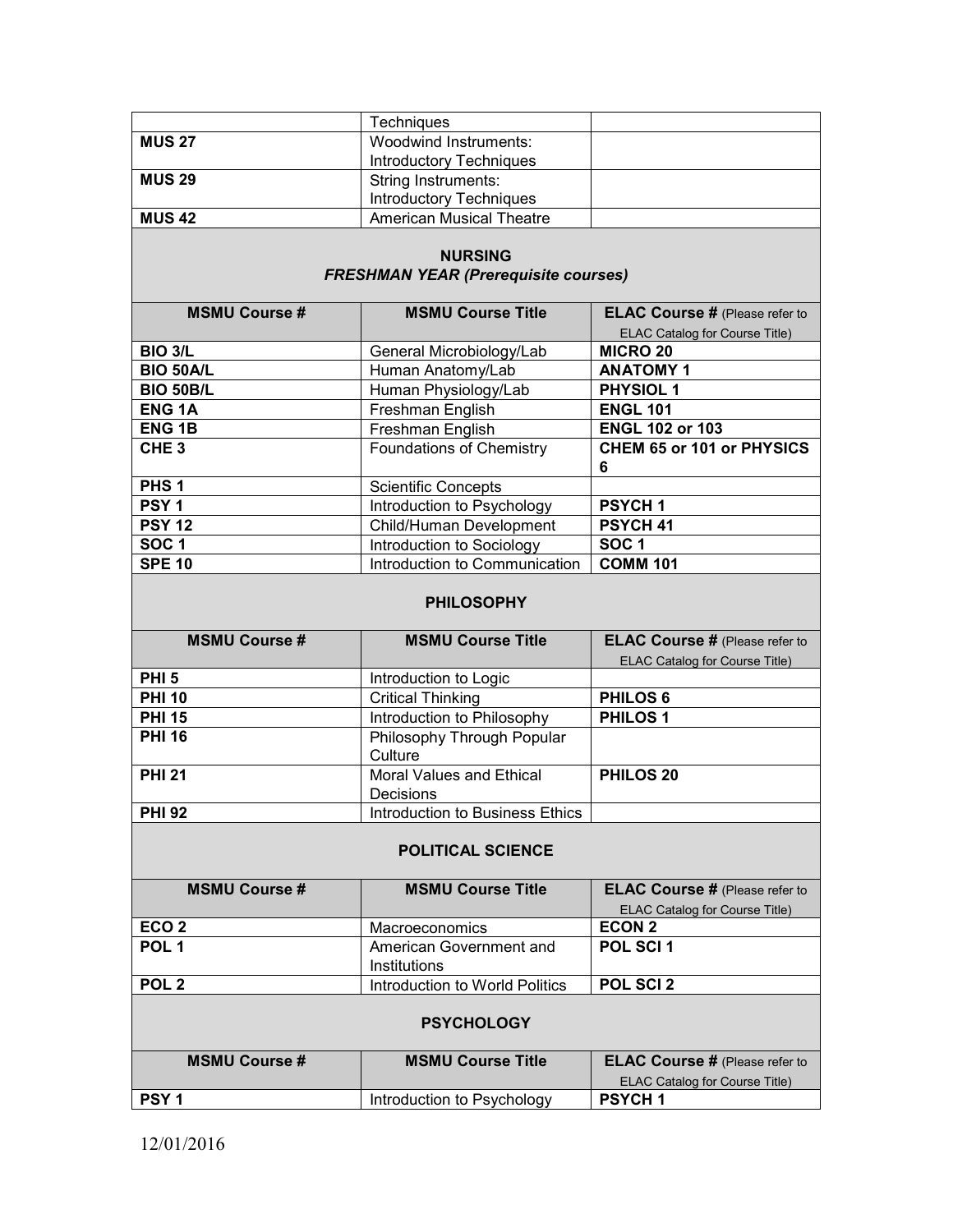| <b>PSY 12</b>        | Child/Human Development               | PSYCH 41                                                                |
|----------------------|---------------------------------------|-------------------------------------------------------------------------|
| <b>PSY 40</b>        | <b>Basic Statistical Methods</b>      | PSYCH <sub>91</sub>                                                     |
| <b>PSY 52/L</b>      | Biological Psychology/Lab             |                                                                         |
|                      |                                       |                                                                         |
|                      | <b>RELIGIOUS STUDIES</b>              |                                                                         |
| <b>MSMU Course #</b> | <b>MSMU Course Title</b>              | <b>ELAC Course # (Please refer to</b><br>ELAC Catalog for Course Title) |
| <b>RST 11</b>        | Introduction to Hebrew<br>Scriptures  |                                                                         |
| <b>RST 15</b>        | Introduction to New Testament         |                                                                         |
| <b>RST 21</b>        | Contemporary Catholicism              |                                                                         |
| <b>RST 23</b>        | Spiritual Journeys of Women           |                                                                         |
| <b>RST 25</b>        | Theology of Marriage and              |                                                                         |
|                      | Family                                |                                                                         |
| <b>RST 41</b>        | Introduction to Christian Ethics      |                                                                         |
| <b>RST 45</b>        | Contemporary Issues in                |                                                                         |
|                      | <b>Christian Ethics</b>               |                                                                         |
| <b>RST 49</b>        | <b>Biomedical Issues in Christian</b> |                                                                         |
|                      | <b>Ethics</b>                         |                                                                         |
| <b>RST 61</b>        | <b>World Religions</b>                | <b>PHILOS 33</b>                                                        |
| <b>RST 70</b>        | Faith and Human                       |                                                                         |
|                      | Development                           |                                                                         |
| <b>RST 78</b>        | Death and Afterlife                   |                                                                         |
| <b>SOCIAL WORK</b>   |                                       |                                                                         |
|                      |                                       |                                                                         |
| <b>MSMU Course #</b> | <b>MSMU Course Title</b>              | <b>ELAC Course # (Please refer to</b>                                   |
| <b>MTH 38</b>        | Elements of Probability and           | <b>ELAC Catalog for Course Title)</b><br><b>MATH 227</b>                |
|                      | <b>Statistics</b>                     |                                                                         |
| <b>PSY 40</b>        | <b>Basic Statistical Methods</b>      | PSYCH <sub>91</sub>                                                     |
| <b>SOC1</b>          | Introduction to Sociology             | <b>SOC1</b>                                                             |
| SOC <sub>6</sub>     | The Family, Child and<br>Community    | CH DEV 11                                                               |
| SOC <sub>7</sub>     | Introduction to Human                 |                                                                         |
|                      | Services                              |                                                                         |
| <b>SOC 10</b>        | Deviance and Youth                    |                                                                         |
| <b>SOC 13</b>        | <b>Anatomy for Social Services</b>    | <b>BIOLOGY 20 or ANATOMY 1</b>                                          |
| <b>SOC 38</b>        | <b>Statistics for Social Science</b>  |                                                                         |
| <b>SOC 94</b>        | Topics in Aging                       |                                                                         |
|                      | <b>SOCIOLOGY</b>                      |                                                                         |
| <b>MSMU Course #</b> | <b>MSMU Course Title</b>              | <b>ELAC Course # (Please refer to</b>                                   |
|                      |                                       | ELAC Catalog for Course Title)                                          |
| SOC <sub>1</sub>     | Introduction to Sociology             | <b>SOC1</b>                                                             |
| SOC <sub>6</sub>     | The Family, Child, and<br>Community   | CH DEV 11                                                               |
| SOC <sub>7</sub>     | Introduction to Human                 |                                                                         |
|                      | Services                              |                                                                         |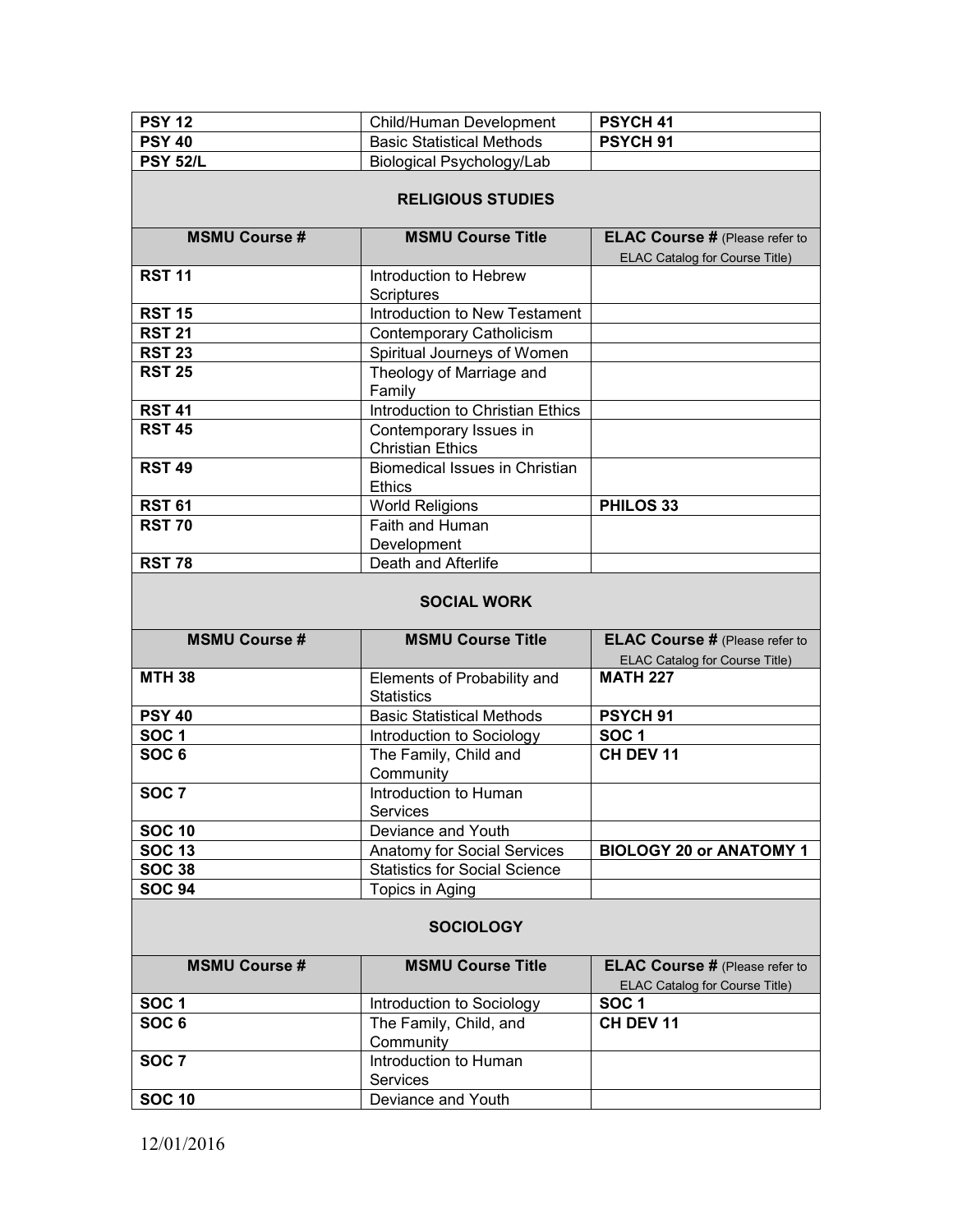| <b>SOC 13</b> | Anatomy for Social Services | <b>BIOLOGY 20 or ANATOMY 1</b> |
|---------------|-----------------------------|--------------------------------|
| <b>SOC 49</b> | Multicultural Issues in     |                                |
|               | Healthcare                  |                                |
| <b>SOC 94</b> | Topics in Aging             |                                |

#### **SPANISH/LATIN AMERICAN STUDIES**

| <b>MSMU Course #</b> | <b>MSMU Course Title</b>       | <b>ELAC Course # (Please refer to</b> |
|----------------------|--------------------------------|---------------------------------------|
|                      |                                | <b>ELAC Catalog for Course Title)</b> |
| SPA <sub>1</sub>     | <b>Elementary Spanish I</b>    | <b>SPANISH1</b>                       |
| SPA <sub>2</sub>     | <b>Elementary Spanish II</b>   | <b>SPANISH 2</b>                      |
| SPA <sub>3</sub>     | Intermediate Spanish III       |                                       |
| SPA <sub>4</sub>     | Intermediate Spanish IV        |                                       |
| <b>SPA 44</b>        | Spanish-speaking Civilizations |                                       |
|                      | and Cultures in the Americas   |                                       |
|                      | and Spain                      |                                       |

# **MUSIC SCORING FOR MEDIA MINOR**

| <b>MSMU Course #</b>                  | <b>MSMU Course Title</b>    | <b>ELAC Course # (Please refer to</b> |
|---------------------------------------|-----------------------------|---------------------------------------|
|                                       |                             | <b>ELAC Catalog for Course Title)</b> |
| <b>MUS3</b>                           | <b>Discovering Music</b>    | <b>MUSIC 101</b>                      |
|                                       | <b>Fundamentals</b>         |                                       |
| <b>MUS 13</b>                         | <b>Applied Music:</b>       |                                       |
|                                       | Instrumental/Vocal for Non- |                                       |
|                                       | Music Majors                |                                       |
|                                       |                             |                                       |
| <b>MULTIMEDIA COMMUNICATION MINOR</b> |                             |                                       |
|                                       |                             |                                       |
| <b>MSMU Course #</b>                  | <b>MSMU Course Title</b>    | <b>ELAC Course # (Please refer to</b> |
|                                       |                             | <b>ELAC Catalog for Course Title)</b> |

# **SECTION III**

**ART 15** Computer Graphics **SOC 30** Human Communication

#### **LIBERAL STUDIES**

Students planning to major in Liberal Studies at Mount Saint Mary's University may take the following courses at East Los Angeles College to meet selected subject matter content requirements.

No community college coursework counts as upper division units at MSMU. Students who transfer a lower division course toward an upper division requirement must still complete a total of 45 upper division units at MSMU.

**\*One additional Course in Philosophy or Religious Studies to equal 15 units in Philosophy & Religious Studies that meets MSMU Articulation Agreement**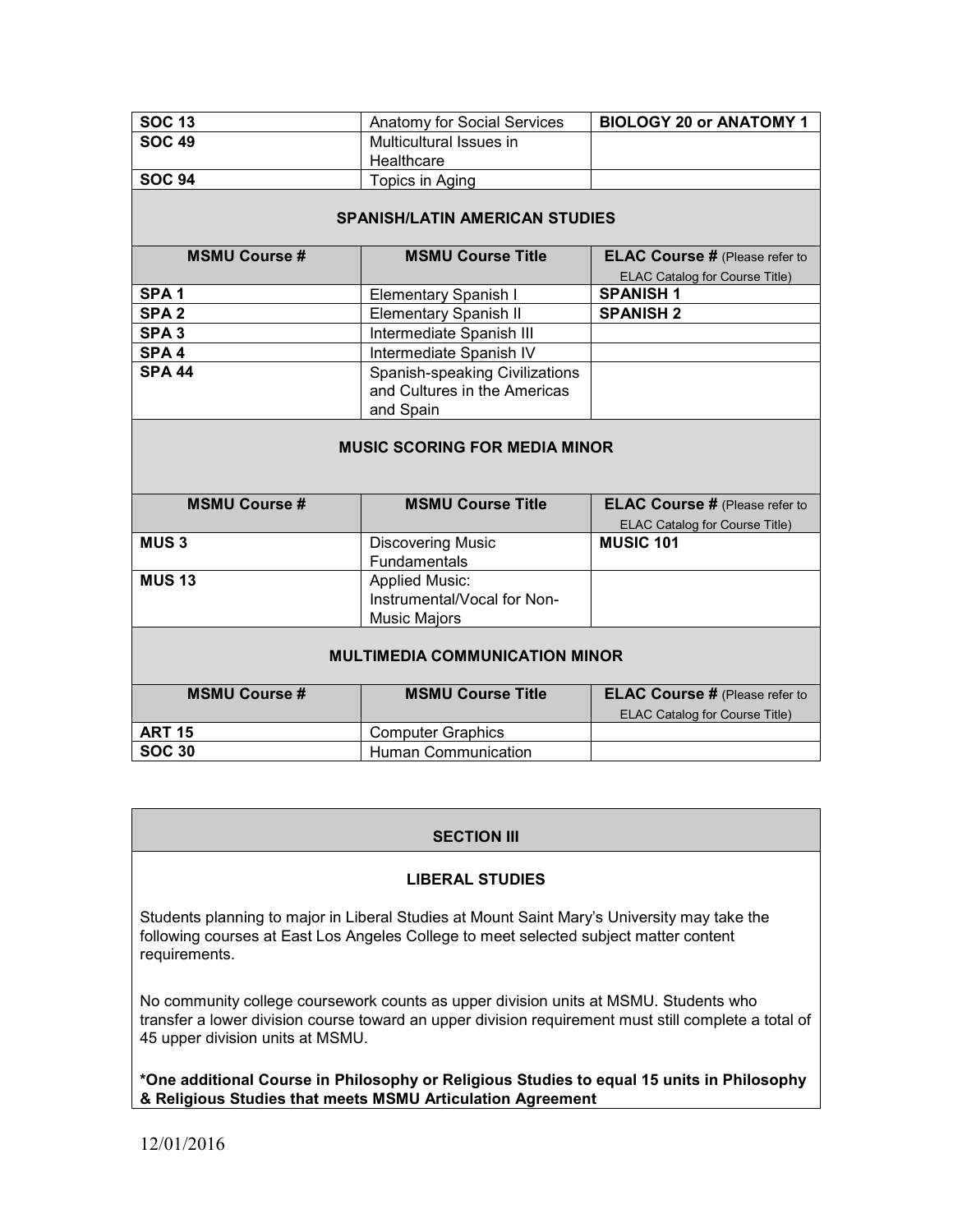| <b>MSMU Course #</b>                                                                                                                                                    | <b>MSMU Course Title</b>                      | <b>East Los Angeles College</b><br><b>Course # (Please refer to East Los</b><br>Angeles College Catalog for Course<br>Title) |
|-------------------------------------------------------------------------------------------------------------------------------------------------------------------------|-----------------------------------------------|------------------------------------------------------------------------------------------------------------------------------|
| <b>ENG 1A, 1B</b>                                                                                                                                                       | Freshman English                              | <b>ENGL 101 &amp; 102</b>                                                                                                    |
| <b>ENG Literature</b>                                                                                                                                                   |                                               | <b>Refer to General Studies III</b><br>В                                                                                     |
| <b>SPE 10</b>                                                                                                                                                           | Introduction to Communication                 | <b>COMM 101</b>                                                                                                              |
| SPA <sub>1</sub>                                                                                                                                                        | Elementary Spanish I                          | <b>SPAN1</b>                                                                                                                 |
| SPA <sub>2</sub>                                                                                                                                                        | <b>Elementary Spanish II</b>                  | <b>SPAN 2</b>                                                                                                                |
| <b>MTH 50</b>                                                                                                                                                           | <b>Elementary Number Systems</b>              | <b>MATH 215</b>                                                                                                              |
| <b>MTH 51</b>                                                                                                                                                           | Elements of Geometry and<br><b>Statistics</b> | <b>MATH 216</b>                                                                                                              |
| BIO 5 with lab                                                                                                                                                          | <b>Life Sciences</b>                          | BIO 3 with lab                                                                                                               |
| <b>BIO 10</b>                                                                                                                                                           | <b>Health Science</b>                         |                                                                                                                              |
| <b>PHI 92</b>                                                                                                                                                           | <b>Business Ethics</b>                        |                                                                                                                              |
| PHS 2A with lab<br>*Study of Physics<br>*Study of Chemistry                                                                                                             | <b>General Physical Science</b>               |                                                                                                                              |
| PHS <sub>2B</sub><br>*Study of Astronomy<br>*Study of Geology<br>*Study of physics, chemistry,<br>geology and astronomy is<br>required. One course must<br>include Lab. | <b>General Physical Science</b>               |                                                                                                                              |
| CIS <sub>1</sub>                                                                                                                                                        | Computer Processes &<br>Applications          | <b>CO SCI 201</b>                                                                                                            |
| POL <sub>1</sub>                                                                                                                                                        | American Government and<br>Institutions       |                                                                                                                              |
| <b>HIS 25</b>                                                                                                                                                           | <b>Cultural and Historical</b><br>Geography   | GEOG <sub>2</sub>                                                                                                            |
| <b>HIS 188</b>                                                                                                                                                          | California History                            |                                                                                                                              |
| <b>HIS 106</b>                                                                                                                                                          | U.S. History Colonization to<br>Present       | <b>HIST 11 &amp; 12</b>                                                                                                      |
| HIS <sub>3</sub>                                                                                                                                                        | <b>World History</b>                          | <b>HIST 88 &amp; HIST 87</b>                                                                                                 |
| <b>PSY 12</b>                                                                                                                                                           | Lifespan Development<br>Psychology            | PSYCH <sub>41</sub>                                                                                                          |
| <b>PHIL 15</b>                                                                                                                                                          | Intro to Philosophy                           | PHILOS 1 or Refer to<br><b>General Studies VB1</b><br>Philosophical Ideas.                                                   |
| <b>PHIL 10</b>                                                                                                                                                          | <b>Critical Thinking</b>                      | PHILOS 6 or Refer to<br><b>General Studies VB1</b><br>Philosophical Ideas.                                                   |
| <b>ETHICS</b>                                                                                                                                                           | <b>Ethics</b>                                 | PHILOS <sub>20</sub>                                                                                                         |
| <b>RST 61</b>                                                                                                                                                           | World Religion                                | PHILOS 33                                                                                                                    |
| <b>Art Appreciation</b>                                                                                                                                                 |                                               |                                                                                                                              |
| <b>Music Appreciation</b>                                                                                                                                               |                                               |                                                                                                                              |